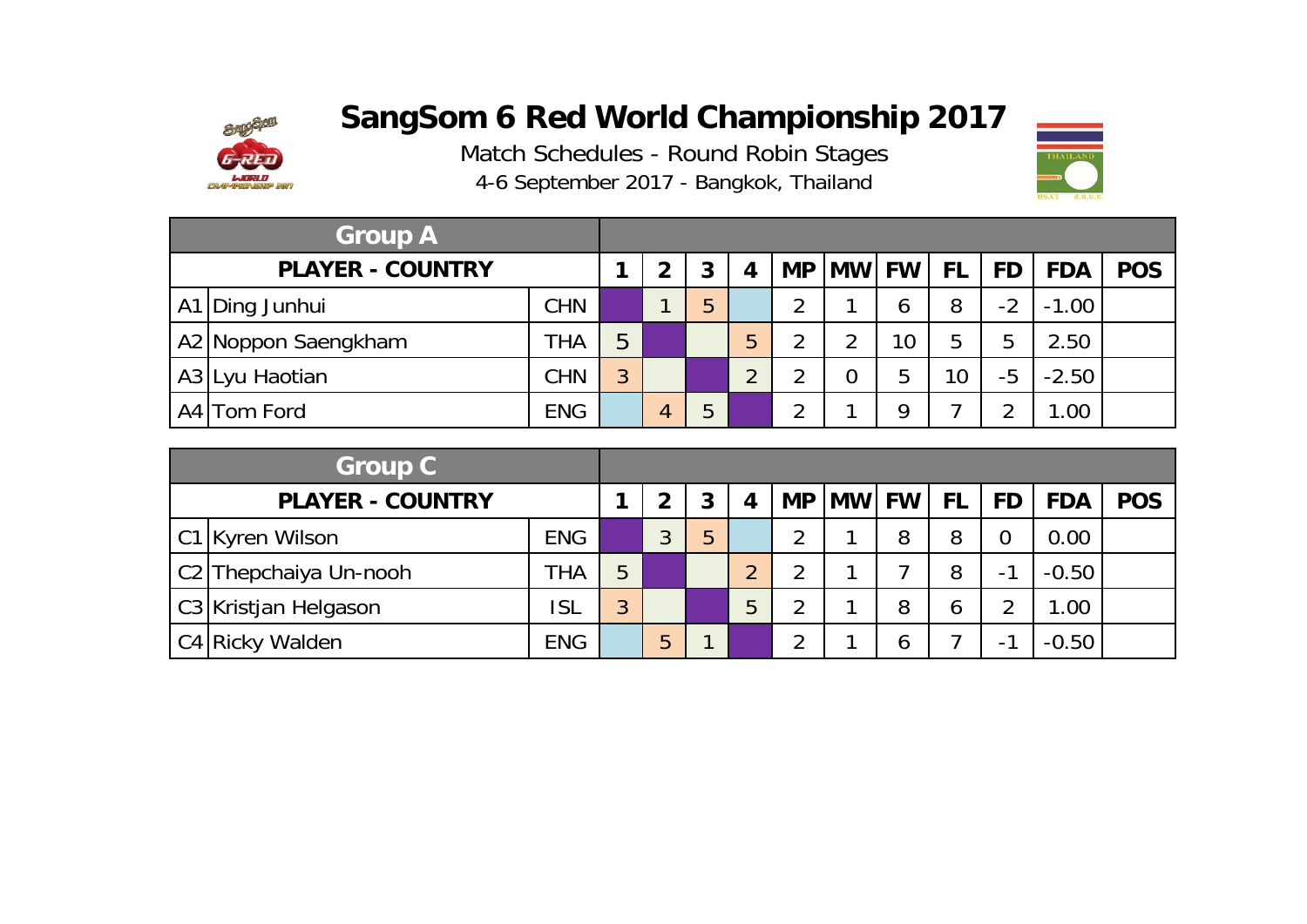

Match Schedules - Round Robin Stages

4-6 September 2017 - Bangkok, Thailand

| <b>Group E</b> |                         |            |          |   |   |           |              |          |     |           |            |            |
|----------------|-------------------------|------------|----------|---|---|-----------|--------------|----------|-----|-----------|------------|------------|
|                | <b>PLAYER - COUNTRY</b> |            |          |   | 3 | <b>MP</b> | <b>MW FW</b> |          | FL. | <b>FD</b> | <b>FDA</b> | <b>POS</b> |
|                | E1 Stuart Bingham       | <b>ENG</b> |          |   | 5 |           |              | O        |     | н.        | $-0.50$    |            |
|                | E2 Akani Songsermsawad  | <b>THA</b> | 5        |   |   |           |              | O        | O   |           | 0.00       |            |
|                | E3 Kamal Chawla         | <b>IND</b> | $\Omega$ |   |   |           |              | O        | 10  | -4        | $-2.00$    |            |
|                | E4 Stephen Maguire      | SCO        |          | b | 5 |           |              | $\Omega$ | 5   | 5         | 2.50       |            |

| <b>Group G</b>          |            |   |   |   |   |           |              |    |           |           |            |            |
|-------------------------|------------|---|---|---|---|-----------|--------------|----|-----------|-----------|------------|------------|
| <b>PLAYER - COUNTRY</b> |            |   | າ | 3 |   | <b>MP</b> | <b>MW FW</b> |    | <b>FL</b> | <b>FD</b> | <b>FDA</b> | <b>POS</b> |
| G1 Martin Gould         | <b>ENG</b> |   |   | 5 | 4 | ↑         |              | Q  | 6         | າ<br>J    | 1.50       |            |
| G2 Graeme Dott          | <b>SCO</b> |   |   | 5 | 5 | ◠         | ⌒            | 10 |           | Q         | 4.50       |            |
| G3 Lee Chun Wai         | <b>HKG</b> |   |   |   |   | ◠         | 0            |    | 10        | $-9$      | $-4.50$    |            |
| G4 David Gilbert        | <b>ENG</b> | 5 |   |   |   | ി         |              | O  | 9         | $-3$      | 1.50       |            |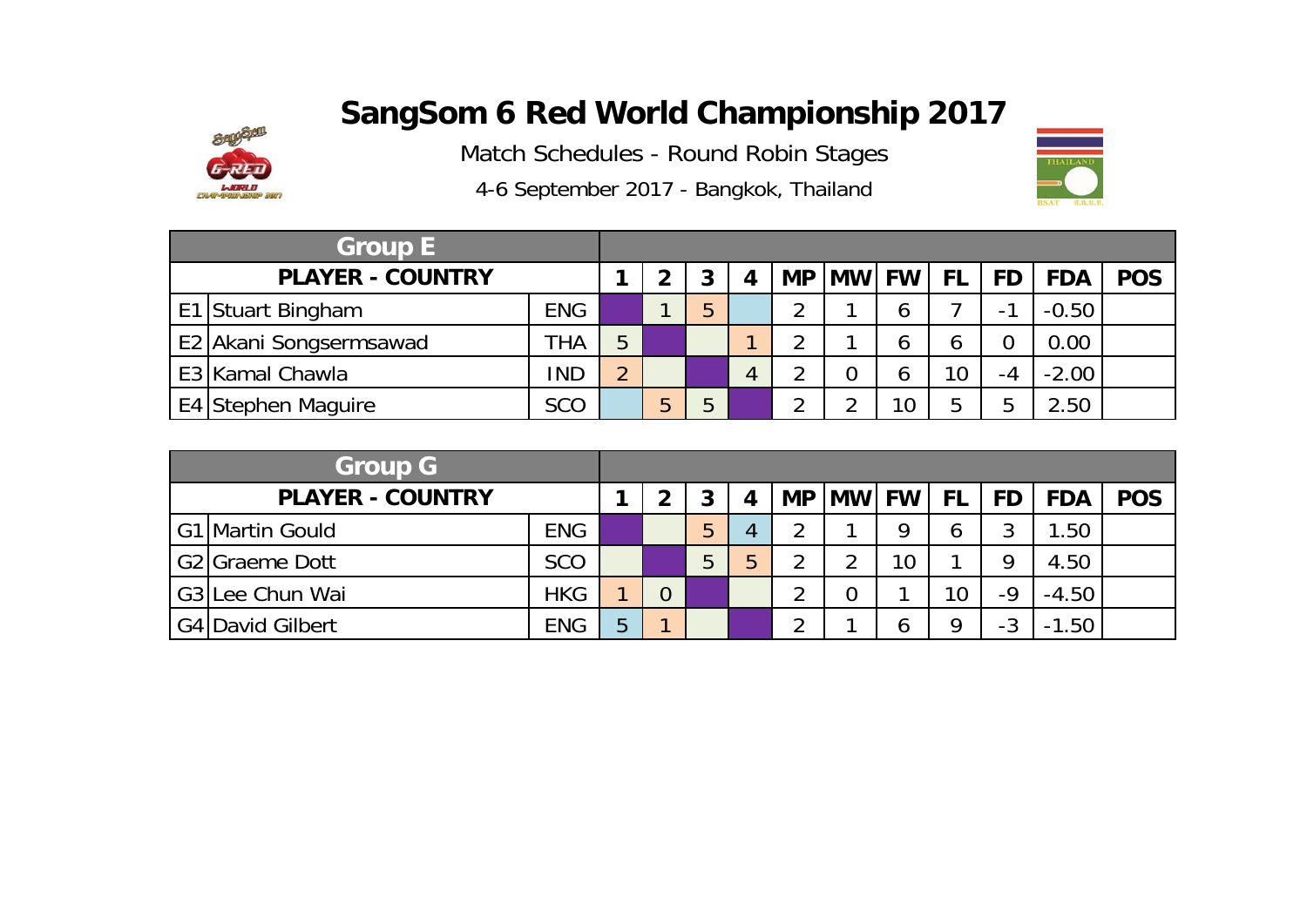

Match Schedules - Round Robin Sta ges 4-6 September 2017 - Bangkok, Thailand



| <b>Group B</b>                      |            |   |              |   |   |                |                |                 |       |           |            |            |
|-------------------------------------|------------|---|--------------|---|---|----------------|----------------|-----------------|-------|-----------|------------|------------|
| <b>PLAYER - COUNTRY</b>             |            |   | $\mathbf{2}$ | 3 |   | <b>MP</b>      | <b>MW</b>      |                 | FW FL | <b>FD</b> | <b>FDA</b> | <b>POS</b> |
| <b>B1 Anthony McGill</b>            | <b>SCO</b> |   | 5            | 5 |   | ာ              | റ              | 10 <sup>°</sup> | 5     | 5         | 2.50       |            |
| B <sub>2</sub> Passakorn Suwannawat | <b>THA</b> | 4 |              |   | 5 | $\overline{2}$ |                | Q               |       | ◠         | 1.00       |            |
| B3 Mohammad Sajjad                  | <b>PAK</b> |   |              |   | 0 | 2              | $\overline{0}$ |                 | 10    | $-9$      | $-4.50$    |            |
| B4 Ryan Day                         | <b>WAL</b> |   | $\Omega$     | 5 |   | っ              |                |                 | 5     | ⌒         | 1.00       |            |

| <b>Group D</b>                   |            |   |   |   |   |   |                |    |                 |                              |            |            |
|----------------------------------|------------|---|---|---|---|---|----------------|----|-----------------|------------------------------|------------|------------|
| <b>PLAYER - COUNTRY</b>          |            |   | 2 | 3 | 4 |   | MP MW FW       |    | <b>FL</b>       | <b>FD</b>                    | <b>FDA</b> | <b>POS</b> |
| D1 Liang Wenbo                   | <b>CHN</b> |   | 5 | 3 |   | ⌒ |                | 8  | 6               | 2                            | 1.00       |            |
| D <sub>2</sub> Atthasit Mahitthi | <b>THA</b> |   |   |   |   | ◠ | $\overline{0}$ | ာ  | 10 <sup>°</sup> | -8                           | $-4.00$    |            |
| D <sub>3</sub> Mark Davis        | <b>ENG</b> | 5 |   |   | C | ◠ |                |    | 8               | $\mathbf{\mathcal{L}}$<br>Ξ. | $-0.50$    |            |
| D4 Michael Holt                  | <b>ENG</b> |   | 5 | 5 |   | ኅ | າ              | 10 | 3               |                              | 3.50       |            |